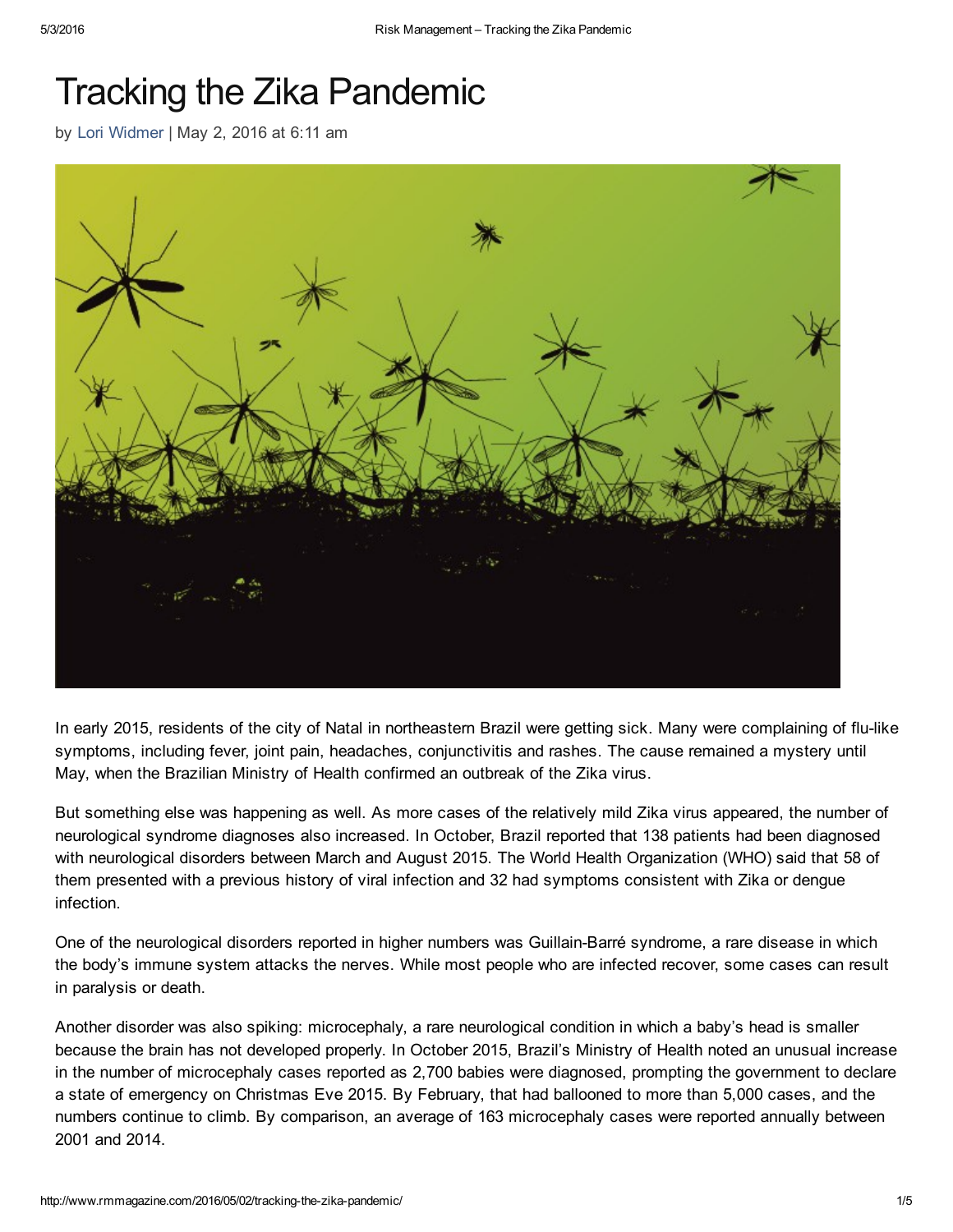#### 5/3/2016 Risk Management – Tracking the Zika Pandemic

Brazil is not alone in seeing a spike of both Zika virus cases and neurological disorders. In February, the World Health Organization (WHO) said that 44 countries and territories had reported locally transmitted cases of Zika virus. Six of them had also reported increases in microcephaly and Guillain-Barré syndrome. That same month, the WHO declared an "international emergency" because of the reach of the virus and its potential effects on humans, particularly human fetuses. While no definitive determination has yet been made on whether Zika is related to the increase in neurological diseases, the WHO's Emergency Committee strongly suspects that there is a causal relationship between women contracting Zika during pregnancy and babies born with microcephaly. "In less than a year, the status of Zika has changed from a mild medical curiosity to a disease with severe public health implications," WHO Director-General Dr. Margaret Chan said in March. "The more we know, the worse things look."

#### Zika's Origins

As of March 31, the Pan American Health Organization had confirmed 4,883 Zika cases, suspected another 194,618 and reported nine deaths from the virus in the Americas, the epicenter of the outbreak, since 2015. New cases have also been reported in Africa, Asia and the South Pacific. In the United States, the Centers for Disease Control and Prevention reported 312 Zika cases as of March 30. Since symptoms are frequently so mild that patients do not seek medical attention, the true number of infected could be much higher.

*For the latest figures on the Zika outbreak, check out the Centers for Disease Control and [Prevention's](http://www.cdc.gov/zika/geo/united-states.html) data on the virus in the United States and the Pan American Health [Organization's](http://ais.paho.org/phip/viz/ed_zika_cases.asp) data on those infected worldwide.*

The Zika virus is primarily transmitted by mosquitos, specifically the Aedes aegypti mosquito, which is found in tropical and subtropical climates. According to the CDC, the virus can also be passed from mother to child during pregnancy, through sexual contact with an infected male and through blood transfusions. Of the U.S. cases, 27 have been found in pregnant women and six were sexually transmitted. After an incubation period of three to 12 days, Zika symptoms can last from two to seven days.

Zika is not a new virus. The first isolated case was found in a rhesus monkey in the Zika Forest region of Uganda in 1947. The first recorded human cases appeared in 1952. From that time until 2007, Zika was a negligible threat—just 14 cases were reported in humans. That changed in 2007, with a localized outbreak in the Yap islands in the Federated States of Micronesia. Researchers initially identified 185 suspected Zika cases. Ultimately, they estimated that 73% of Yap residents had been infected with the virus during the outbreak. Because of Zika's mild symptoms, the outbreak raised few red flags. None of the patients were hospitalized and all recovered.

In 2013, another outbreak struck French Polynesia. Between October 2013 and February 2014, 8,262 cases were reported, according to the European Centre for Disease Prevention and Control. Some 28,000 people—11% of the population—sought medical care. Unlike in Micronesia, however, this outbreak included 70 cases of autoimmune or neurological complications. Of those, 38 patients were diagnosed with Guillain-Barré syndrome.

## Searching for a Link

With Zika cases reported in more than 40 countries in the past year alone, scientists are feeling increased pressure to determine if there is a link between the virus and neurological disorders. Epidemiologists from the CDC went to Brazil in late February to team with Brazilian health officials to study women and children at the center of the outbreak to determine the cause.

While the signs point to a causal relationship, experts say concluding more from the correlation is premature. "It could turn out that there's some unidentified pathogen that simply rides along with Zika, or there could be some new pathogen we don't know about yet and it happens to be, from a timing point of view, corresponding with the Zika virus epidemic," said Daniel Zimmerman, MD, vice president and medical director for RGA Reinsurance Company.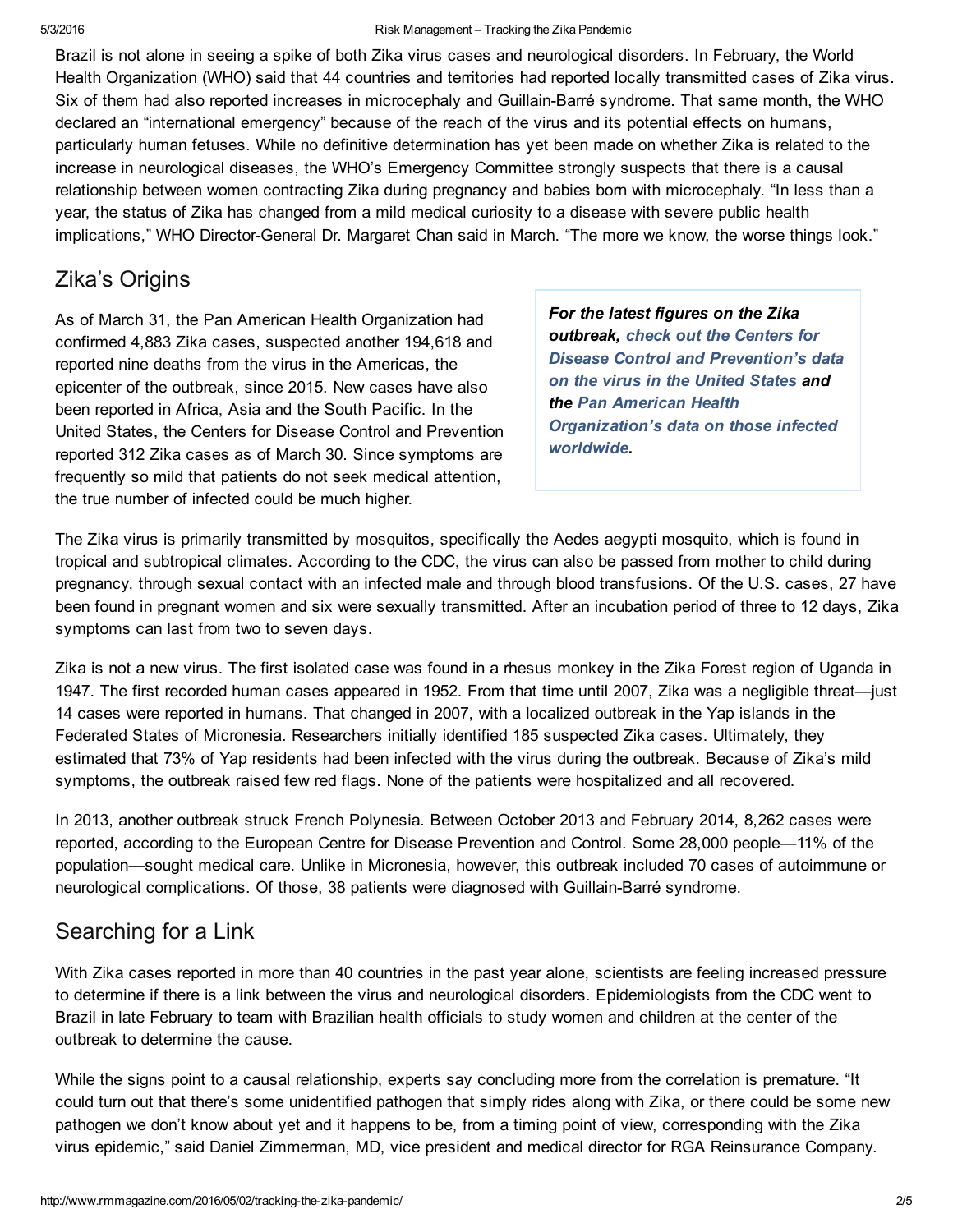Thus far, efforts to identify that relationship have uncovered interesting data but no proof. According to the WHO, Brazil's health officials completed an investigation into 1,113 of the 4,783 cases of microcephaly reported between October 2015 and January 2016. In 709 cases, microcephaly was ruled out, while 387 cases exhibited signs consistent with congenital infection. In 17 cases, Zika virus was confirmed. Of those, there were 15 live births and two miscarriages.

While the evidence is still too sparse for officials to make a determination, scientists believe they are getting closer. CNN reported in February that scientists from Brazil's Federal University of Rio de Janeiro were able to sequence Zika's genome and uncovered evidence that the virus is related to the incidence of microcephaly.

Yet Zimmerman urged caution as both microcephaly and Guillain-Barré have a number of potential causes. "That's why epidemiologists don't want to jump to the conclusion that the Zika virus is the cause," he said. "This truly is a dynamic situation at this point."

**[Editor's Note:** After publication, the CDC officially concluded that Zika is a cause of [microencephaly](http://www.cdc.gov/media/releases/2016/s0413-zika-microcephaly.html) and other severe fetal brain defects. Public health officials have also found stronger evidence for a correlation between Zika *and GuillianBarre syndrome, as well as a connection between Zika and acute disseminated [encephalomyelitis](http://in.reuters.com/article/health-zika-brain-idINKCN0X8071), a* rare autoimmune disease that causes lesions in the brain and spinal cord that produce symptoms similar to multiple *sclerosis. The National Institutes of Health have deemed local transmission in the United States "likely," but maintain there is no cause for alarm.]*

#### Business Travel Concerns

Regardless of what further research reveals, Zika is an active threat for many companies. Three major airlines— American, Delta and United—have offered refunds to passengers with travel booked to Zika-affected areas. Likewise, Delta and United announced in January that they were providing opt-out options for pilots and flight attendants traveling to these regions. The U.S. Department of Defense has offered to relocate pregnant military personnel, active-duty civilian employees and family members assigned to affected regions.

Chloe Demrovsky, executive director of the Disaster Recovery Institute, said employers have a responsibility to their employees and to other stakeholders who could be affected by the virus. Employers need to recognize that requiring an employee to travel to an area where Zika is present is "an irresponsible choice for the company," she said.

Demrovsky has already seen an impact within the travel and tourism industry. Hotels offering "baby-moon" getaways —a honeymoon of sorts for expecting couples—are noticing more cancellations from concerned customers, and she said both hotels and airlines have, for the most part, offered refunds. That has caused some of her clients to file claims against their business interruption policies.

"The big impact will be the Olympics," she said. "Tourism companies have seen a small impact from people cancelling travel plans, but they're going to see a much greater impact in terms of people deciding they're not traveling to see the Olympics."

Natalie Young, associate with the law firm Mintz, Levin, Cohn, Ferris, Glovsky and Popeo, said travel is just one way the virus can pose a risk in the workplace. Besides the health risks to employees—particularly pregnant employees or those with pregnant partners—there are also legal risks for employers that are implementing new policies in response to these health risks.

Young has not seen any legal cases involving Zika or travel-related issues, and suspects any that arise would not make it to court as they would be a clear violation of employment discrimination laws since companies cannot require medical tests for infected employees or employees who have recently traveled to affected regions. "Medical tests can only be required if there's an objective basis or belief that an employee's medical condition is a direct threat to the workplace," she said. "At this point, particularly for the Zika virus, that threat has not been established."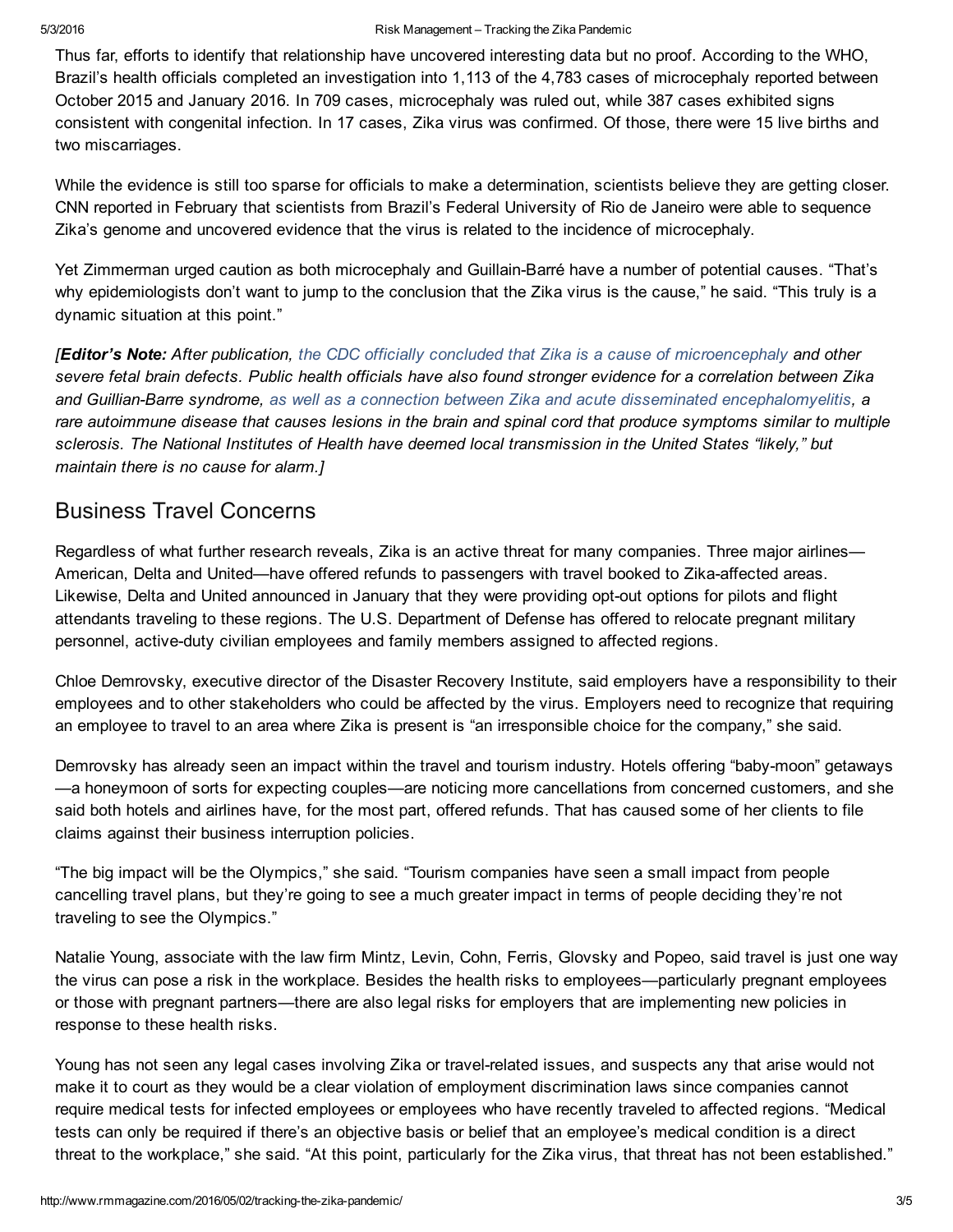Understandably, employers want to eliminate exposure to infection among employees, but there are specific steps employers can and cannot take, Young said. For example, if an employee is displaying symptoms, employers can ask them to go home until they are feeling better. That is not discrimination or a violation of any state or federal laws. Employers cannot, however, assume an employee has been exposed to any particular virus and require them to go home as that would be similar to a quarantine. Likewise, ordering employees who return from an affected area to stay home for any period of time would be considered legally impermissible. "Companies cannot act in a paternalistic way, even if their policies are created in the best interests of their employees," Young explained. "Businesses should act in a common-sense way."

### Mitigating Zika Risk

The risk any company faces depends on a number of other factors, but from an employment perspective, the threat is largely workplace-specific. "There's not a one-size-fits-all risk analysis approach," Young said. "It depends on if they're sending employees to affected regions for travel or business. It depends on if they staff employees in those regions. Such organizations will be responding differently than an organization located in a city that isn't affected."

She recommends companies establish an opt-out policy regarding travel, specifically one that does not require employees to disclose why they are opting out.

Because there are any number of ways in which companies can increase their risks by implementing a poorly-crafted policy, Zimmerman suggests a multi-pronged approach. Organizations, he said, should consult multiple internal experts, including medical and legal, as well as any external resources a company might have, such as their travel services.

He also recommends that companies review travel recommendations set forth by the CDC or other health organizations and use this information to update their policies. "A company should take a holistic view of this and take a look at what various organizations are recommending," he said.

The main thing for businesses is to learn as much as possible about Zika and its potential impact on their operations. Demrovsky suggests educating the entire organization about the risks to all employees, not just those who are expecting a child, and encouraging an open dialogue on the subject. "It's the most responsible thing they can do, and they can do it through the business continuity programs, by saying, 'This is the risk if you're traveling to this area, be particularly aware if you're around someone who is pregnant, and if you're pregnant, be more vigilant,'" she said.

Demrovsky primarily recommends a cautious approach. "With regard to the United States, we're in the very early stages at this point," she said. "It is important not to overreact, but to look at certain segments of your employee base who are traveling to, or are located in, these areas and focus on them rather than trying to mandate companywide policies or screenings."

Employers also need to be flexible. "Accommodate employees' decisions to either delay trips, hold virtual meetings, or send someone else," Demrovsky said.

It is important to remember that the outbreak is still evolving. "Several months ago, this wasn't even on our radar," Zimmerman said. "Now it has become a mainstay of conversation and risk assessment. We make our best estimate and judgment of risk based on the information we currently have. We must stay open-minded, keep our radar open to the new data as it comes out, and realize that, because of the dynamic nature of this, our recommendation or assessment may change over time."

#### About the Author